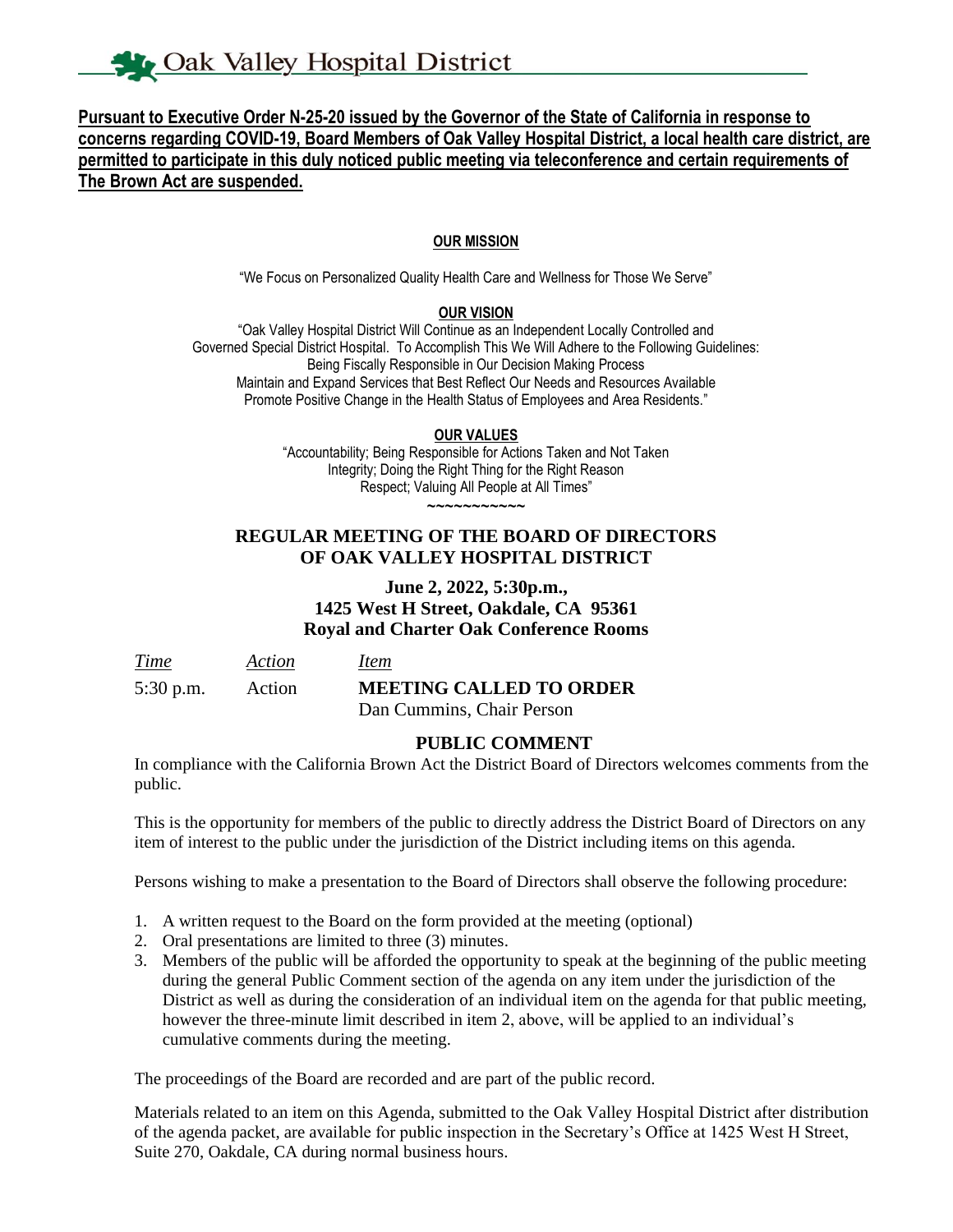Oak Valley Hospital District Board Agenda June 2, 2022

# Information/Action **CONSENT CALENDAR ITEMS**

Items 1-4 comprise the consent agenda, unless there is discussion by a member of the audience or Board Members they may be approved in one motion.

1. **Patient Care Services Report – None**

# 2. **Oakdale Nursing and Rehabilitation Center Report.**  Dave Hiatt, V.P., Oakdale Nursing and Rehabilitation Center**.**

# 3. **Approval of Administrative Policies**

- Communication between Hospital District Personnel, Lawyers and Private Investigators (QRM/MS)
- Duty Uniform (Ambulance)
- Network Usage (Information Systems)

# 4. **Approval of Minutes**

• May 12,  $2022$  – Regular Meeting

# Action **MEDICAL STAFF REPORT –** Andrea Stark, M.D., Chief of Staff

# **The Medical Executive Committee requests the District Board's approval of the following items forwarded from the April 19, 2022 meeting.**

# **Forms/Policies**

The following forms and policies have been revised to meet current required The Joint Commission and CMS standards. They have been thoroughly reviewed by the Policy, Procedures and Forms (PPF) Committee and appropriate Medical Staff Committees. Point of Care Documentation

# **POLICIES**

# A. **Clinical Manual**

- i. Management of Sepsis (Severe) & Septic Shock in the Adult Patient
- ii. Patient Identification
- iii. EMTALA Compliance Recommend Retire Replaced with Emergency Department Manual - Compliance with Emergency Medical Treatment and Active Labor Act (D.i. below)

# B. **Community Health Centers Manual**

i. Clinics Pathology Monitoring, Tracking and Follow Up

### C. **Diagnostic Imaging Manual Manual review and sign off**

- i. Mammography Protocol
- ii. Quality Control Measures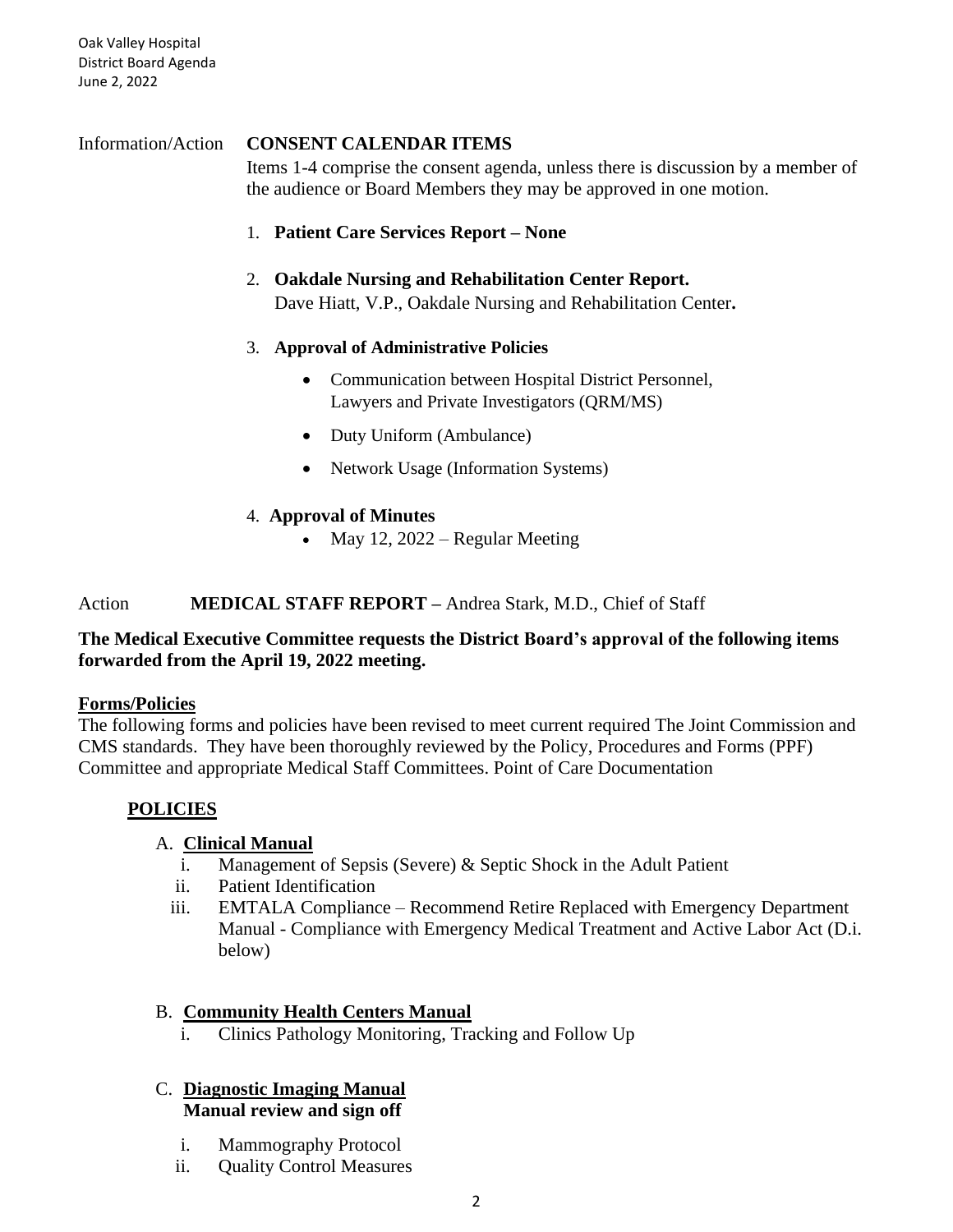- iii. Radiation Safety & Protection
- iv. Radiographic Procedures on Women of Childbearing Age
- v. Radiology Service
- vi. Screening Mammograms
- vii. Technologist Performance Requirements
- viii. Teleradiology
- ix. Thoracentesis/Paracentesis
- x. Acoustic Noise and Hearing Protection for Magnetic Resonance Imaging (MRI) Procedures
- xi. Code Blue in Magnetic Resonance Imaging (MRI)
- xii. Emergency Situations in the MRI Environment
- xiii. Magnet Quench
- xiv. Magnetic Resonance Imaging (MRI) Patient Screening and Procedure
- xv. Magnetic Resonance Imaging (MRI) Policy for Pregnant Patients and Pregnant Staff
- xvi. Magnetic Resonance Imaging (MRI) Zoning Policy
- xvii. MRI Operational Procedure
- xviii. Magnetic Resonance Imaging (MRI) Safety Practices
- xix. Reporting Magnetic Resonance Imaging (MRI) Safety Violations
- xx. Magnetic Resonance Imaging (MRI) Suite Cleaning
- xxi. Magnetic Resonance Imaging (MRI) Associated Risks
- xxii. Intravenous Contrast Media Guidelines

#### D. **Emergency Department Manual**

i. Compliance with Emergency Medical Treatment and Active Labor Act (Reference above A.iii.)

#### E. **Infection Control Manual**

- i. Carbapenem-Resistant Organisms Acinetobacter Baumnnii (CRAB) and Pseudomonas Aeruginosa (CRPA)
	- Form1027 Health Care Facility Transfer form (New)

#### F. **Pharmacy Manual**

i. Sterile Compounded Admixture Sterile Preparations

#### G. **Quality Risk Management/Medical Staff Manual**

- i. Medical Staff Peer Review
- ii. Medical Electronic Credential Files

#### **Other**

A. Recommendation that Like Peer Review be the standard, Peer review to be sent out if no like peer reviewer is accessible.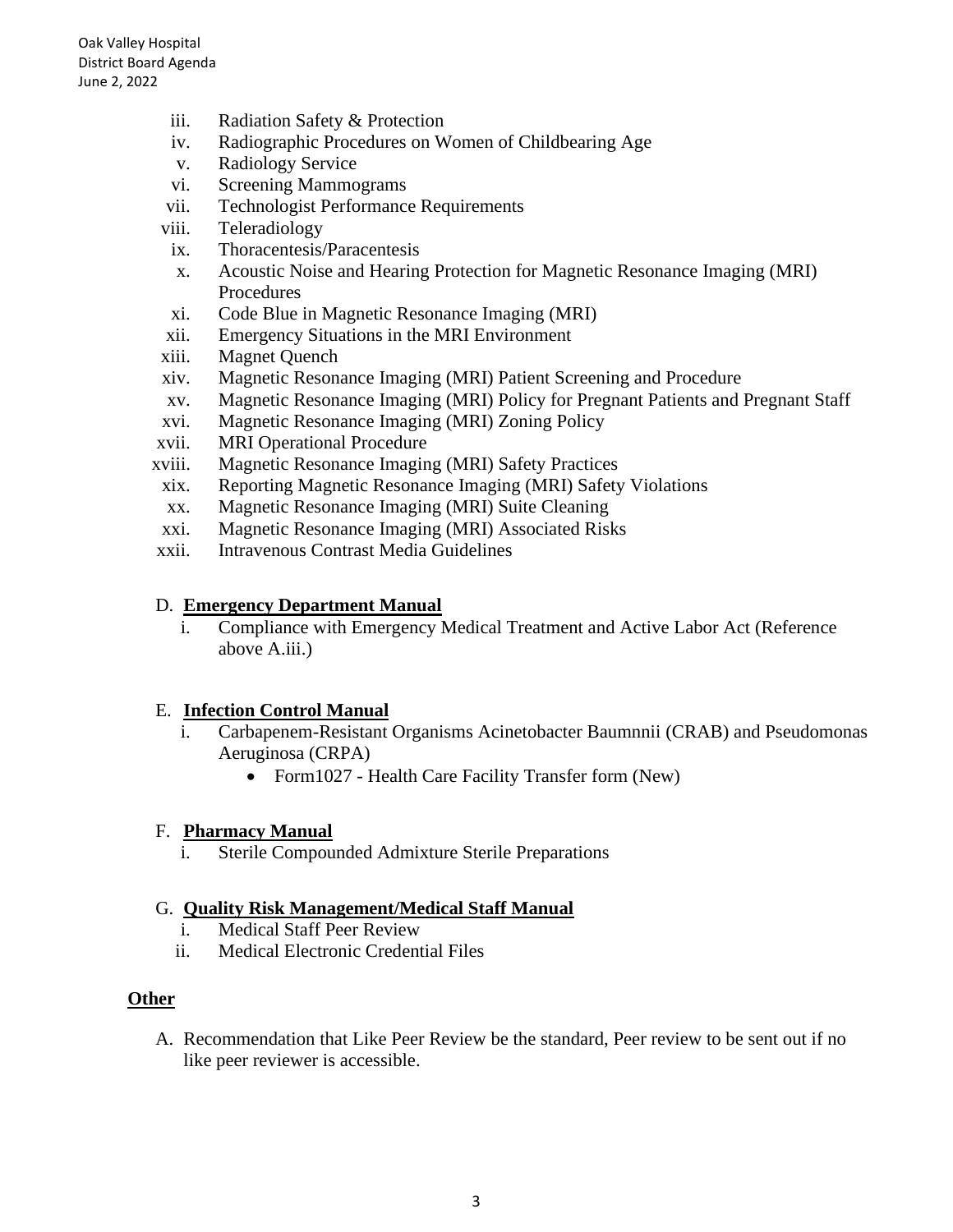|                                        | <b>FINANCE COMMITTEE – Edward Chock, M.D., Chairperson</b><br>- John McCormick, President and C.E.O. and Ann Croskrey, CFO                                                                                                                                                                                                                   |
|----------------------------------------|----------------------------------------------------------------------------------------------------------------------------------------------------------------------------------------------------------------------------------------------------------------------------------------------------------------------------------------------|
| Action                                 | 1. Financial Reports for April 2022<br>Approval of April 2022 Financial Statements                                                                                                                                                                                                                                                           |
|                                        | <b>CHAIR PERSON REPORT</b><br>- Dan Cummins, Chair Person                                                                                                                                                                                                                                                                                    |
| Information/Action                     | 1. Chair Person Comments                                                                                                                                                                                                                                                                                                                     |
|                                        | PRESIDENT AND CEO REPORT<br>- John McCormick, President and Chief Executive                                                                                                                                                                                                                                                                  |
| Action<br><b>Resolution</b><br>2022-08 | 1. Resolution No. 2022-08 of the Board of Directors of Oak Valley Hospital<br>District, Calling 2022 General Election for Oak Valley Hospital District;<br><b>Consolidation of Election with Statewide General Election; and Publication</b><br>of Notice of Election By Secretary.                                                          |
| Action<br><b>Resolution</b><br>2022-09 | 2. Approval and Validation of Contracts In Which An Officer Has An<br>Interest (Health & Safety Code Sec. 32111 and Gov. Code Sec. 1090)<br>Recommended Action to Validate Professional Services Medical Director<br>Agreement for the Oakdale Clinic and Co-Medical Director Agreement for the<br>Oakdale Nursing and Rehabilitation Center |
| Action<br><b>Resolution</b><br>2022-10 | 3. Consideration of Board Resolution 2022-10 Changing; Date of July 7, 2022<br>Regular & Finance Committee Meetings of the District Board.                                                                                                                                                                                                   |
| <b>Action Probable</b>                 | 4. Purchase of Used Electrical Equipment for Long Term Care Building                                                                                                                                                                                                                                                                         |
| Action                                 | 5. Salary Increases for Staff (non-management) of the Following Departments:<br>Clinics, Accounting, Human Resources, Information Systems and Health<br>Information Services Staff and Possibly Rehab. Services.                                                                                                                             |
| Information                            | 6. Personnel Update Including Our New Human Resources Director                                                                                                                                                                                                                                                                               |
| Information                            | 7. Education on Radiology Safety Program (distributed at meeting)                                                                                                                                                                                                                                                                            |
| Information                            | 8. Education on Patient Safety Program (distributed at meeting)                                                                                                                                                                                                                                                                              |
| Information                            | 9. Update on Hospital Activities with Mission Statement and Values<br>(distributed at meeting)                                                                                                                                                                                                                                               |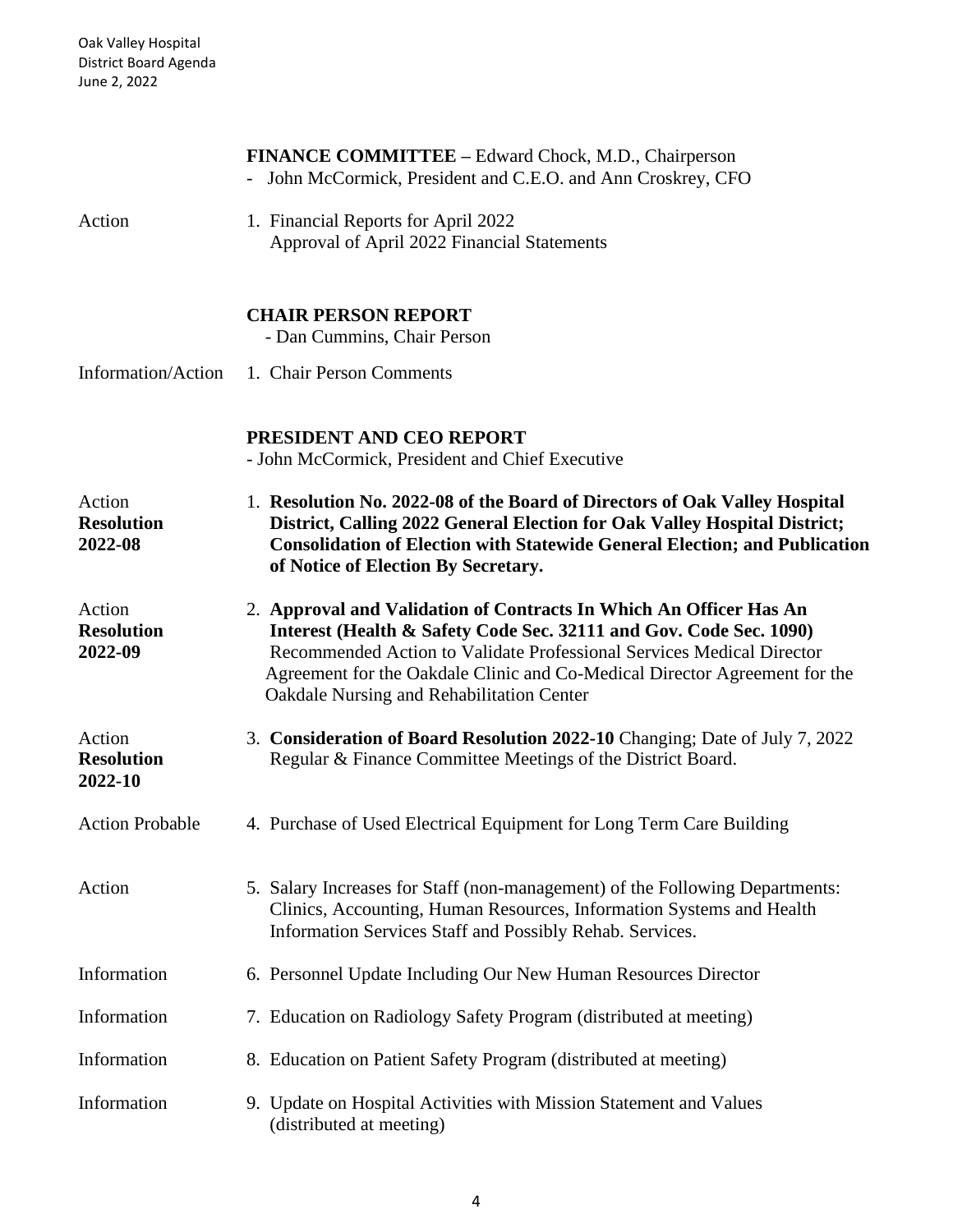Oak Valley Hospital District Board Agenda June 2, 2022

| Information |  |  | 10. COVID-19 Update (updated at meeting) |
|-------------|--|--|------------------------------------------|
|-------------|--|--|------------------------------------------|

Information 11. Legislative Update (distributed at meeting)

### **ADJOURN TO CLOSED SESSION**

| Action | 1. Approval of Closed Session Minutes – |
|--------|-----------------------------------------|
|        | • May 12, 2022 – Regular Meeting        |

**(See attached Agenda for Closed Session)**

#### **RECONVENE TO OPEN SESSION**

Information **REPORT OF CLOSED SESSION**

Action **ADJOURNMENT**

Posted on: May 27, 2022 By: Jill Andersen, Clerk of the Board